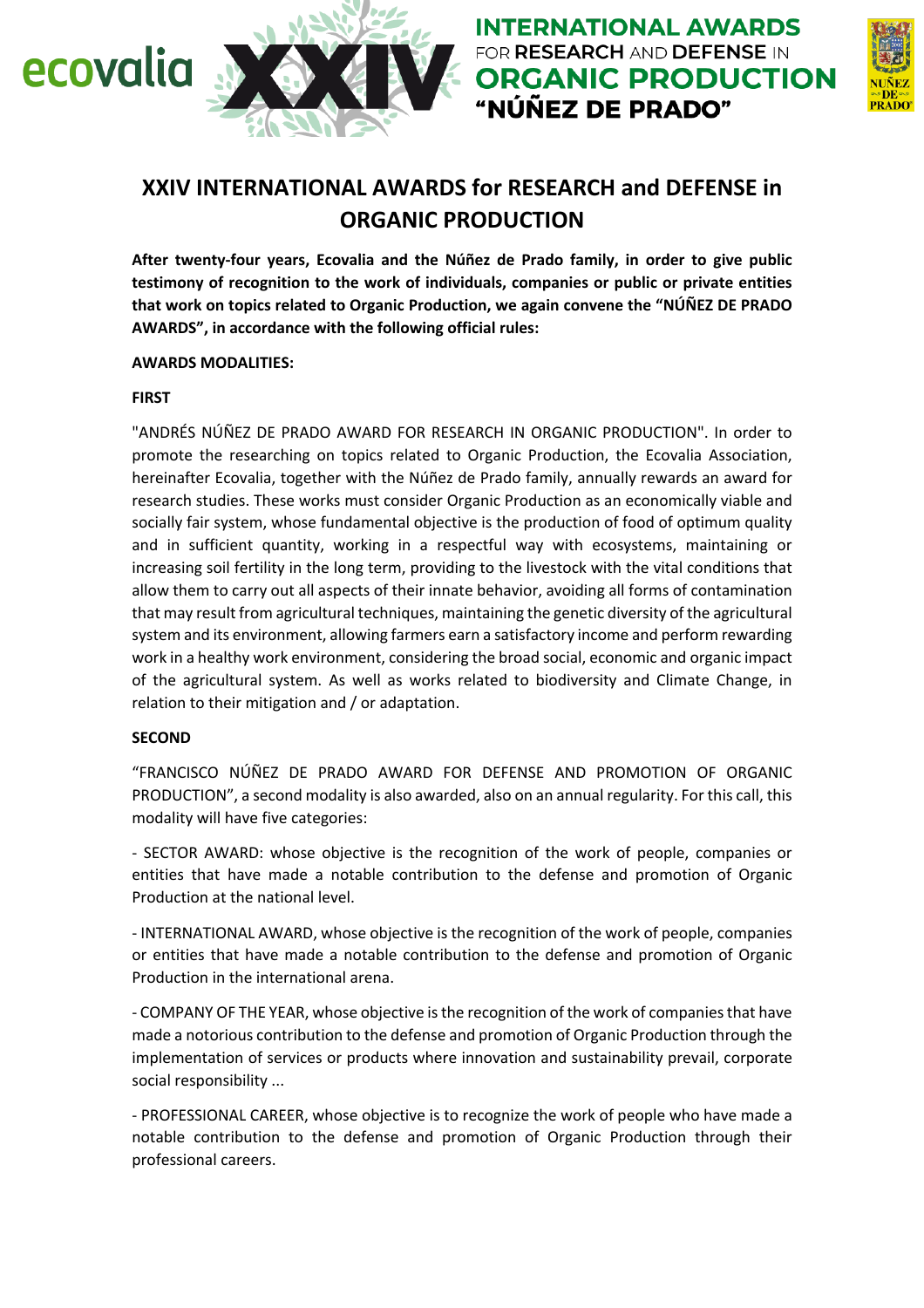# ecovalia





-COMMUNICATION MEDIA: whose objective is the recognition of communication media work in terms of their contribution in highlight the dissemination and fostering o Organic Farming across to their communication tools.

# **CHARACTERISTICS OF THE TEXT**

### **THIRD**

For the first modality of the award, "ANDRÉS NÚÑEZ DE PRADO AWARD FOR RESEARCH IN ORGANIC PRODUCTION", the work may be written in Spanish or English, although the abstract must be presented, at least, in Spanish.

Candidates interested in participating must submit a copy of the work in computer support (word processor), in which no mention should be made of the authorship of the work. This will be accompanied by a summary of the same, with a maximum length of three DIN A4 pages (Calibri 11 and line spacing 1.5), where will be included the work conclusions and a picture which illustrate the content and the key words, the Curriculum Vitae of the author / s of the work and an express declaration of acceptance of the bases of this award signed by the author / s.

All originals submitted to the award in due time and form cannot be withdrawn before the jury makes its decision public.

#### **NOMINATIONS**

#### **QUARTER**

For the second modality, "FRANCISCO NÚÑEZ DE PRADO AWARD FOR DEFENSE AND PROMOTION OF ORGANIC PRODUCTION", the candidates for this honorary award must be proposed by individuals, groups of people, companies or public or private entities, including the members of the jury.

The applications must be accompanied by the personal data of the candidate, a list of their merits and the reasons that have motivated their presentation.

#### **DEADLINE AND PLACE OF PRESENTATION**

# **FIFTH**

The deadline for submission of applications ends on **Friday 4TH November**.

The bids would be sent by email addressed to **proyectos@ecovalia.org** or by postal address for receipt is as follows:

XXIV CALL FOR RESEARCH / DEFENSE AWARDS IN ORGANIC PRODUCTION

Ecovalia

Insur Building. Avenida Diego Martínez Barrio, nº10, 1st floor, module 12. 41013. Seville. Spain.

For more information you should call **+34-955018961** or write to the email address **proyectos@ecovalia.org.**

**DEFENSE OF WORK**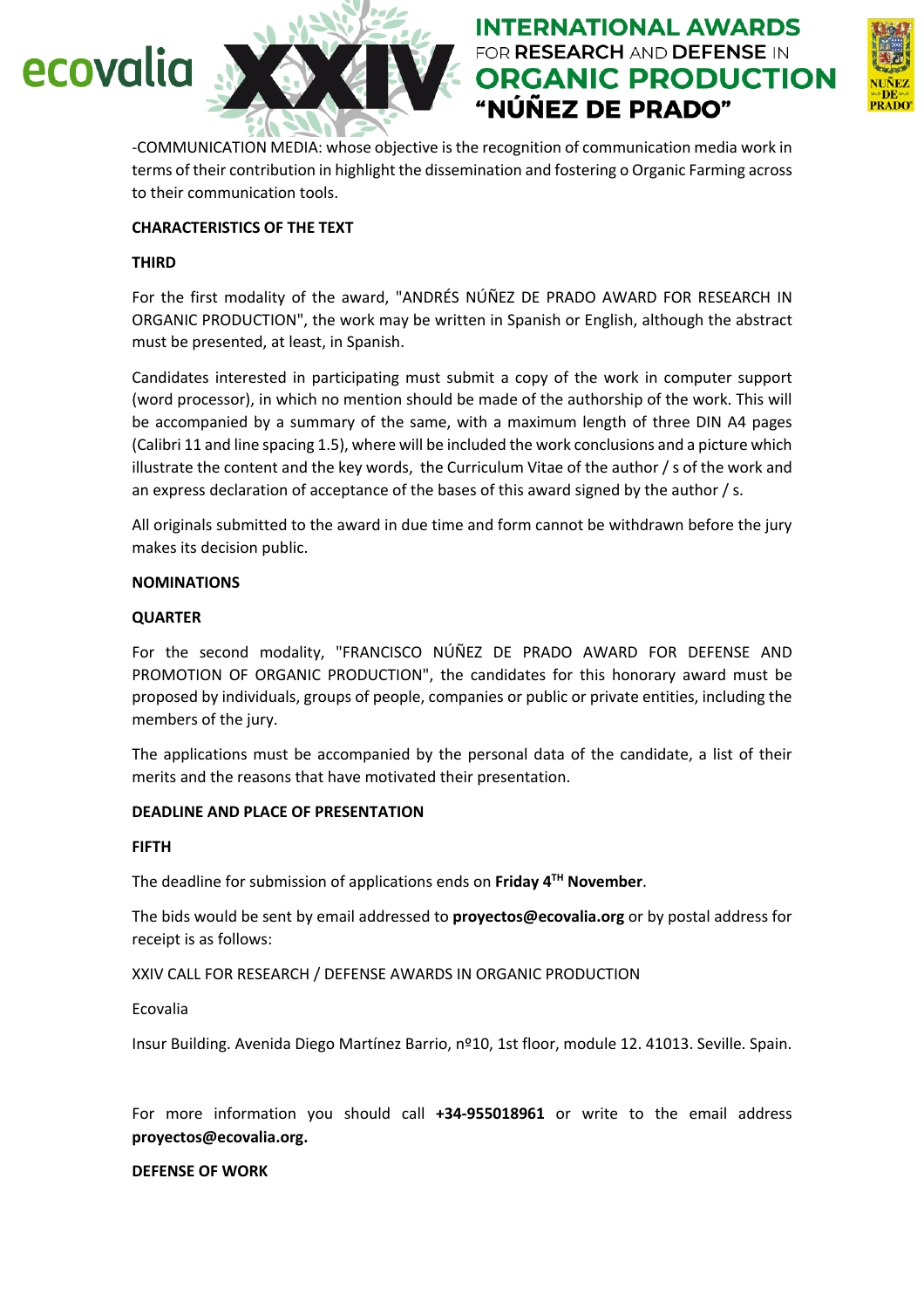

# **INTERNATIONAL AWARDS** FOR RESEARCH AND DEFENSE IN **ORGANIC PRODUCTION** "NÚÑEZ DE PRADO"



#### **SIXTH**

The candidates of the research modality may be summoned to make an exhibition or defend their candidacy, this could be in person or via videoconference. In the event of such exposure, it must be adapted to the time and manner indicated.

#### **AWARDS EVENT**

#### **SEVENTH**

The winners of both modalities will be awarded a commemorative diploma, which will be proof of said concession. In addition, the "ANDRÉS NÚÑEZ DE PRADO AWARD FOR RESEARCH IN ORGANIC PRODUCTION" will have an economic grant of 6,000 euros, being subject to withholding taxes as stipulated by current legislation on the matter.

The winner will agree with Ecovalia an edition contract to grant him the right to reproduce and distribute a technical report of the winning work. If there are rights acquired by third parties, Ecovalia must be informed and any disagreement must be resolved before proceeding to the jury's decision. Likewise, it must be informed if the submitted project has any type of financing, public or private, that requires authorization from the financing body to exploit the work by Ecovalia. The authorization procedures by the funding agency/ies will be carried out by the candidate entity. Likewise, you must provide Ecovalia with the logos and/or mentions that must appear in the published material. The purpose of this technical report is to convey the conclusions of the awarded work to the Organic professional sector.

If required, the winner will be able to participate with an exhibition about the awarded work in the events organized by Ecovalia. Likewise, the writing of an article on the winning project for the Valor Ecológico magazine of this entity may be required or in a summary booklet of this awards.

# **PANEL OF JUDGES**

# **EIGHTH**

The jury will be made up of people of recognized prestige, representing public and private institutions, who will be expressly appointed for this purpose.

The jury will be chaired by the president of Ecovalia, or the person he / she delegates. The President will have a casting vote. A member of the Núñez de Prado family will act as Secretary.

For the category SECTOR AWARD in the DEFENSE AND PROMOTION modality, the jury will choose the finalists and the winner for this category will be chosen by popular vote during a period of time determined through the Ecovalia website, with the winner being the candidate / a with the highest number of votes received within the term established on said website.

#### **JURY'S DECISION**

# **NINTH**

The jury's decision will be made public the same day that the jury meets for its decision. The awards ceremony will take place in a public act at the "Almazara de Núñez de Prado", Avda.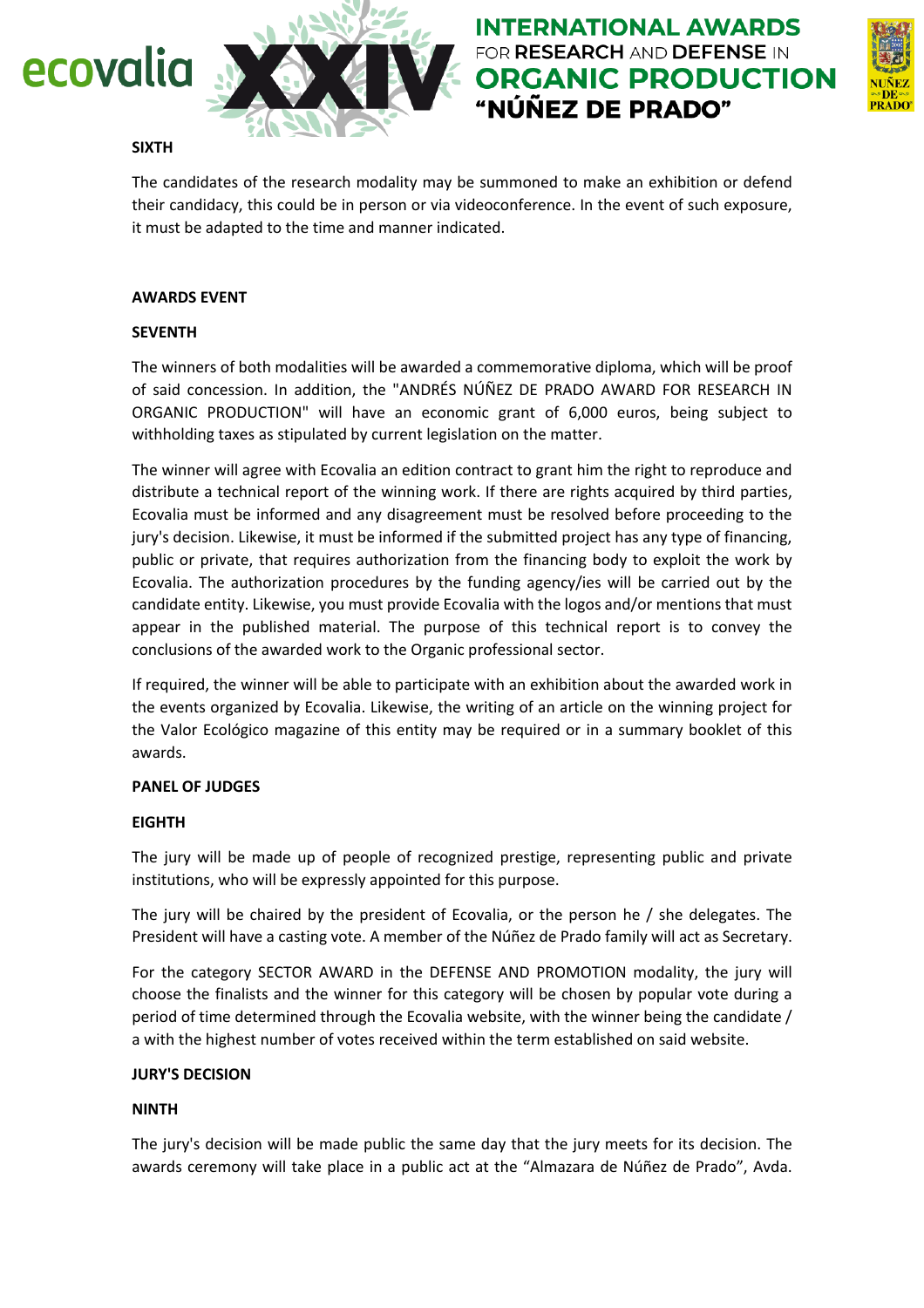# ecovalia



Cervantes, nº 15, Baena (Córdoba) SPAIN, provided that the circumstances imposed by COVID 19 allow it.

**INTERNATIONAL AWARDS** FOR RESEARCH AND DEFENSE IN

"NÚÑEZ DE PRADO"

**ORGANIC PRODUCTION** 

#### **TENTH**

The prizes may be declared void, not being cumulative. Likewise, if the jury deems it appropriate in the RESEARCH modality, an honorable mention and / or a special mention may exceptionally be awarded. In case this is the case, and it happens in the first form of the award, it will not have financial remuneration, although it does have an accrediting diploma and Ecovalia reserves the right to publish the work.

#### **ELEVENTH**

In the case of the first modality, the non-awarded works may be withdrawn by the authors or accredited persons within a month after the decision has been made public. Once said period has elapsed, they will remain the property of Ecovalia, becoming part of its bibliographic collection.

#### **CONFIDENTIALITY**

#### **TWETLFH**

Ecovalia is committed to maintaining the confidentiality of the works presented that are not awarded.

In the event that the publication of the full or partial content of any non-awarded project is considered of interest, it will always be carried out with prior authorization and agreement with the author (s).

#### **THIRTEENTH**

In accordance with Regulation 2016/679 of the European Parliament and of the Council of 27 April 2016, as well as with Organic Law 3/2018, of 5 December, for the development of this award, the participant consents their personal data being processed in accordance with the provisions established in current legislation. The data collected for the purposes of this competition will be processed under the responsibility of Asociación Ecovalia and will be used for the relationship established with the participants covered by these rules. The data will be deleted when they are no longer necessary for the contest developed in these rules, except when they are used for commercial communications, in which case the storage period provided for this purpose must be observed.

Once the Competition has ended, and only in the event that the participant has expressly accepted it, ECOVALIA will keep the data provided for the purpose of informing the participant about new ECOVALIA competitions and services.

Participants have the right to revoke their consent at any time and to exercise their rights of access, rectification, portability and deletion of the data, and those of limitation and opposition to processing by contacting ECOVALIA: Avenida Diego Martínez Barrio, 10 1º Mod. 12 - 41013 SEVILLA (Seville). E-mail: protecciondedatos@ecovalia.org.